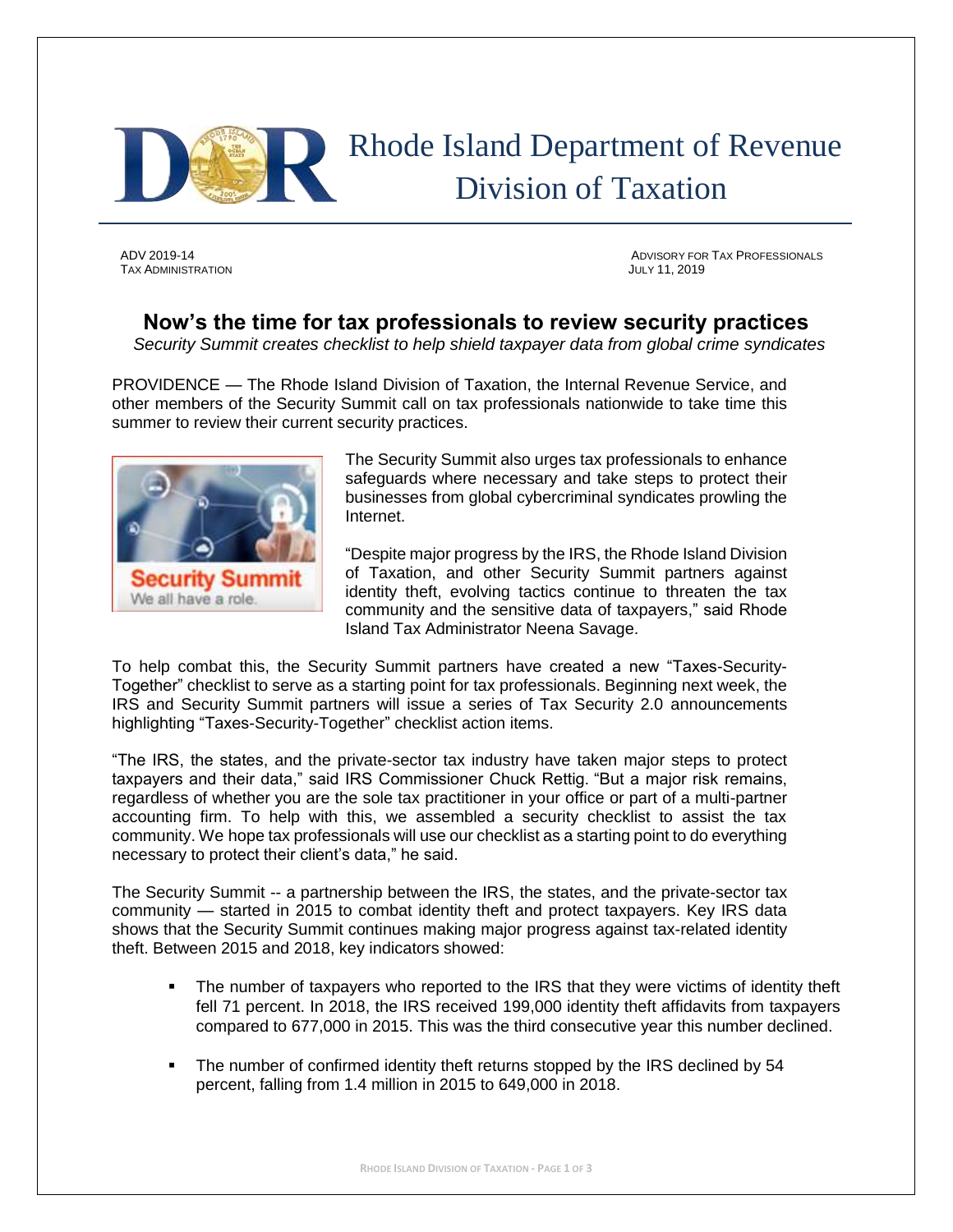As the Security Summit has increased the tax community's defenses against identity theft and refund fraud, cybercriminals continue to evolve. Increasingly, they look to data thefts at tax professionals' offices to obtain large amounts of sensitive taxpayer data. Thieves then use stolen data from tax professionals to create fraudulent returns that are harder to detect.

### **The "Taxes-Security-Together" checklist**

The Security Summit partners urge the tax community to review the following basic security steps this summer. Some tax pros may routinely overlook these checklist items; others need to regularly revisit them. The steps are not only important for tax practitioners, but for taxpayers as well. Everyone has a responsibility to protect sensitive data.

The Taxes-Security-Together checklist highlights key security features:

- $\checkmark$  Deploy the "Security Six" measures:
	- o Activate anti-virus software.
	- o Use a firewall.
	- o Opt for two-factor authentication when it's offered.
	- o Use backup software/services.
	- o Use Drive encryption.
	- o Create and secure Virtual Private Networks (VPNs).
- $\checkmark$  Create a data security plan:



- $\circ$  Federal law requires all "professional tax preparers" to create and maintain an information security plan for client data.
- $\circ$  The security plan requirement is flexible enough to fit any size of tax preparation firm, from small to large.
- o Tax professionals are asked to focus on key risk areas such as employee management and training; information systems; and detecting and managing system failures.
- $\checkmark$  Educate yourself and be alert to key email scams, a frequent risk area:
	- o Learn about spear phishing emails.
	- o Beware ransomware.
- $\checkmark$  Recognize the signs of client data theft:
	- o Clients receive IRS letters about suspicious tax returns in their name.
	- $\circ$  More tax returns filed with a practitioner's Electronic Filing Identification Number than submitted.
	- o Clients receive tax transcripts they did not request.
- $\checkmark$  Create a data theft recovery plan including:
	- o Contact the local IRS Stakeholder Liaison immediately.
	- o Assist the IRS in protecting clients' accounts.
	- $\circ$  Contract with a cybersecurity expert to help prevent and stop thefts.